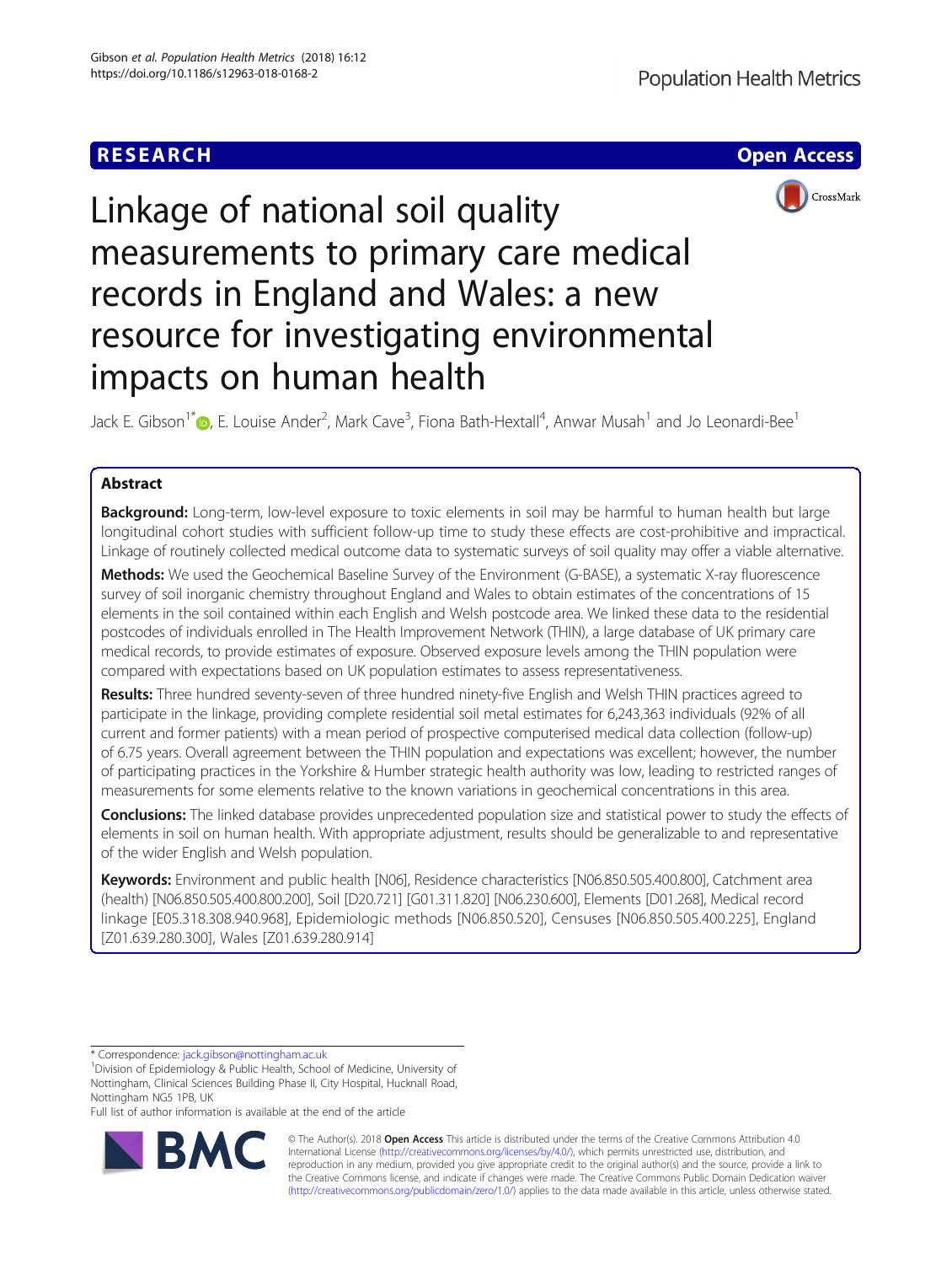# Background

Soil is a complex mixture of minerals, live and dead organic matter, air, and water. The constituents of soils can enter the human body directly via geophagy or unintentional soil ingestion, airborne dust inhalation and absorption through (or through breaks in) the skin, or indirectly via the food chain (due to prior uptake by crop plants or consumption by livestock). Previous research suggests that adults in developed countries may inadvertently ingest between 23 and 625 mg of soil each day [\[1](#page-7-0)]. Soils ubiquitously contain a range of inorganic elements produced through natural soil-forming processes, and as a legacy of inputs from human activity. Some, such as arsenic, cadmium, and lead, have long been recognized as harmful to human health in moderate to high doses [[2](#page-7-0)], although the consequences of long-term low-level exposure remain unclear.

Existing research into the health impacts of soil constituents has tended to focus on geographic areas where abnormally high levels of exposure are observed. Studies of the effects of moderate or trace levels of potentially toxic elements are constrained by the commensurately smaller increases in the risk of adverse health outcomes they may produce. Furthermore, some adverse effects of soil contamination may only become apparent after extended periods of time, even in the presence of high levels of exposure. In consequence, it is often impractical or prohibitively expensive to recruit a sufficiently large (and statistically powerful) population of exposed individuals and to monitor their health over a sufficiently long period for such risks to become detectable.

For this reason, the safe maximum levels of many soil contaminants are not known. Existing official limits are typically based on backwards extrapolation from the known effects of extreme exposures or on inferences drawn from alternative sources of exposure [\[3](#page-7-0)].

The ability of epidemiological researchers to detect rare adverse effects of prescribed medications, and to study the causes of rare illnesses has been transformed in recent years by the development of large databases of routinely collected longitudinal data from United Kingdom health care services [\[4\]](#page-7-0). The use of such databases permits the construction of virtual study populations, with many years of follow-up, from a pool of millions of individual patients. The range of studies that can be carried out using such databases can be broadened through the linkage of individual patient records to other national data sources based on National Health Service patient identification numbers  $[5]$  $[5]$  or on patients' home addresses  $[6]$  $[6]$  $[6]$ .

In recent years, the British Geological Survey (BGS) has carried out a comprehensive survey of the inorganic geochemistry of soils throughout England and Wales. We therefore carried out a linkage between these measurements and the medical records of over 7 million current and former patients from 377 primary care practices located throughout England and Wales, based on individuals' residential postcodes, creating a uniquely large and comprehensive database of soil exposures and health outcomes. To assess the representativeness and generalizability of the linked patient population, we carried out a validation comparing the range of exposures among our patients with those that would be expected based on known population distributions throughout the sampling area.

# **Methods**

# Data sources

BGS Geochemical Baseline Survey of the Environment (G-BASE) The geochemical data used in this project derive from the BGS systematic national Geochemical Baseline Survey of the Environment (G-BASE) rural and urban soil information [\[7](#page-7-0)–[9](#page-7-0)] and from a BGS re-analysis of the National Soil Inventory X-ray fluorescence spectrometry  $(NSI(XRFS))$  samples  $[10, 11]$  $[10, 11]$  $[10, 11]$  $[10, 11]$ .

The two projects are closely comparable in their methods of collection: 0–15 cm deep with a sample support of 20 m and subsequently dried at  $\sim 30$  °C sieving to  $< 2$  mm to exclude stones. The most significant difference between these surveys lies in the densities at which samples have been collected and the extent to which these surveys cover the land area of England and Wales. The rural G-BASE (collected from 1968 to 2007) data are concentrated in eastern and central England (Fig. [1\)](#page-2-0) with additional samples from the Tamar catchment of South West England, with samples collected at 1 per 2 km<sup>2</sup>. Urban G-BASE samples have been collected (from 1992 to date) from the centers shown in Fig. [1](#page-2-0) at a density of  $4$  per  $km^2$ , making this the highest density of samples available in this study and the only systematic survey of urban soils in Britain. The NSI(XRFS) samples were collected (initially in the 1980s, with one-third of points resampled in the mid-1990s) at a density of 1 per 25  $km^2$  over the whole of England and Wales and provide completeness of coverage of non-urban land areas, albeit at a coarser resolution than the rural G-BASE survey. These merged datasets give a total of 42,422 sample sites with data.

All of these data have been acquired by X-ray fluorescence spectrometry (XRFS) at the BGS laboratories using reference materials that allow bias and precision of the analyses to be monitored, providing a consistency and thus comparability between methods across all three datasets: we therefore jointly refer to these as G-BASE data in the rest of this paper. The use of XRFS is a true total analysis, as it requires no dissolution of the sample [\[12\]](#page-7-0).

Data are available for 40 elements in total, and of these 15 were selected for linkage with the medical record data on the basis that they are major elements in soil (calcium, aluminium, and silicon), have a role to play in mobility of trace elements (iron  $[13]$  $[13]$ ) in soil or are trace elements of key interest due to their known or suspected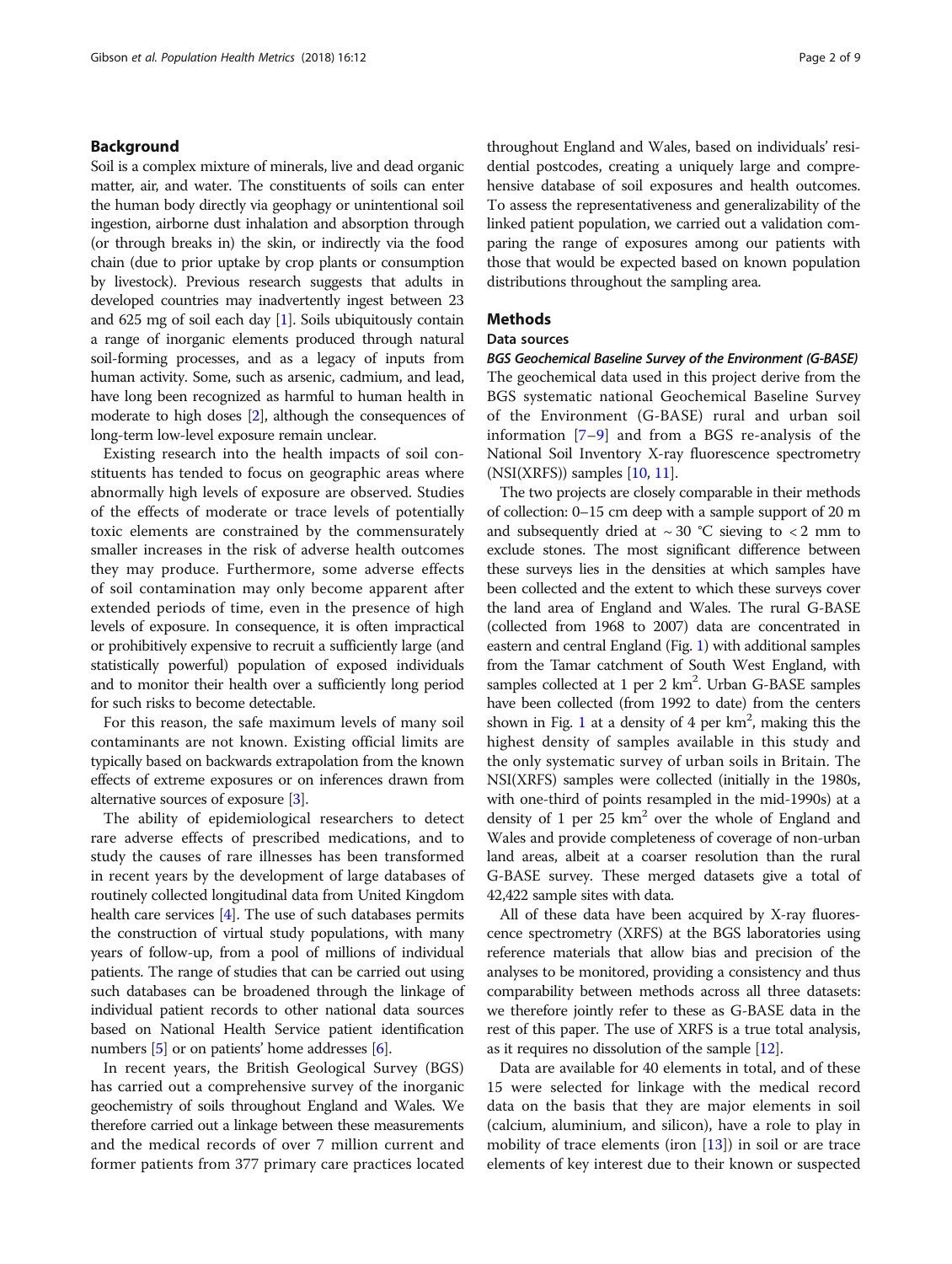<span id="page-2-0"></span>

effects on human health (arsenic [\[14\]](#page-7-0), chromium [\[15](#page-7-0)], copper  $[16]$  $[16]$ , lead  $[17]$  $[17]$ , manganese  $[18]$  $[18]$ , nickel  $[19]$  $[19]$ , phosphorus [[20](#page-7-0)], selenium [\[21](#page-7-0)], uranium [\[22](#page-7-0)], vanadium [ $23$ ], and zinc  $[24]$  $[24]$  $[24]$ ]. We excluded cadmium from the final selection, in spite of its known toxicity in humans [[25](#page-7-0)], because the concentrations observed in approximately 75% of G-BASE samples were below XRFS detection limits. Maps showing the variations in concentrations of the included elements throughout England and Wales are available in Additional file [1](#page-6-0).

#### The Health Improvement Network database

Each individual in the UK population has the right to register with an NHS primary care practitioner who acts as their first port of call for most non-emergency medical assistance, providing onward referrals to secondary care facilities as necessary. The primary care practitioner is informed of diagnoses made and treatments given or initiated by secondary care institutions as a matter of routine. As a consequence of this gatekeeper role, the primary care medical record provides a comprehensive summary of each patient's medical history and interactions with the NHS.

The use of electronic medical record (EMR) software packages to create, store, and maintain primary care records has been widespread amongst UK practitioners since the early 1990s and has effectively been mandatory since the introduction in 2004 of the Quality and Outcomes Framework [\[26](#page-8-0)], an NHS pay-for-performance scheme which relies on analysis of EMRs to assess compliance with a range of record-keeping and care quality targets. The major EMR packages used by UK practitioners enable offsite backup facilities via a secure electronic link with the software provider.

These characteristics of UK EMR systems, and the relatively small number of packages in use, have facilitated the creation of several health research databases amalgamating data from multiple clinics to create large patient populations. The Health Improvement Network database is one such resource, containing the EMRs of over 10 million patients registered at over 500 practices throughout Great Britain and Northern Ireland, including 450 practices within the G-BASE coverage area. THIN has been extensively used in epidemiological research and the quality of recording has been validated for a wide range of important health outcomes (see e.g., [\[27](#page-8-0)–[34\]](#page-8-0)).

#### Linkage process

In order to preserve patient confidentiality, EMRs in THIN are stripped of details such as names, addresses, days and months of birth, and the exact locations of participating primary care practices prior to their transmission from the practice computer to the THIN data warehouse. Linkage of the G-BASE data to THIN records was therefore carried out within the participating practices themselves.

The G-BASE sample results and sampling locations were loaded into ArcGIS (Esri, Redlands, California, US) and used to interpolate each substance, with an inverse distance weighting (IDW) option with a search radius of 5 km and an output cell size of 1 km. Polygons defining the English and Welsh postcode areas were overlaid, and a summary value (calculated as the concentration intersecting the point of the postcode polygon centroid) determined for each. Where there were no data within the search region, the result was returned as a missing value. Since there are more postcodes (1,526,890) than sample sites, the distance from each postcode polygon centroid to the nearest sample site was calculated to establish the appropriateness of this method of joining the two data sources. This showed that 50% of the postcode centroids were < 1.3 km, and 97% of postcodes < 5 km, from an original sample site. These distances are a close match to the original sampling interval of the survey data (Fig. 1) used to derive the IDW raster surface of concentration values.

These data were output in text format and passed to The Health Improvement Network. Practices falling within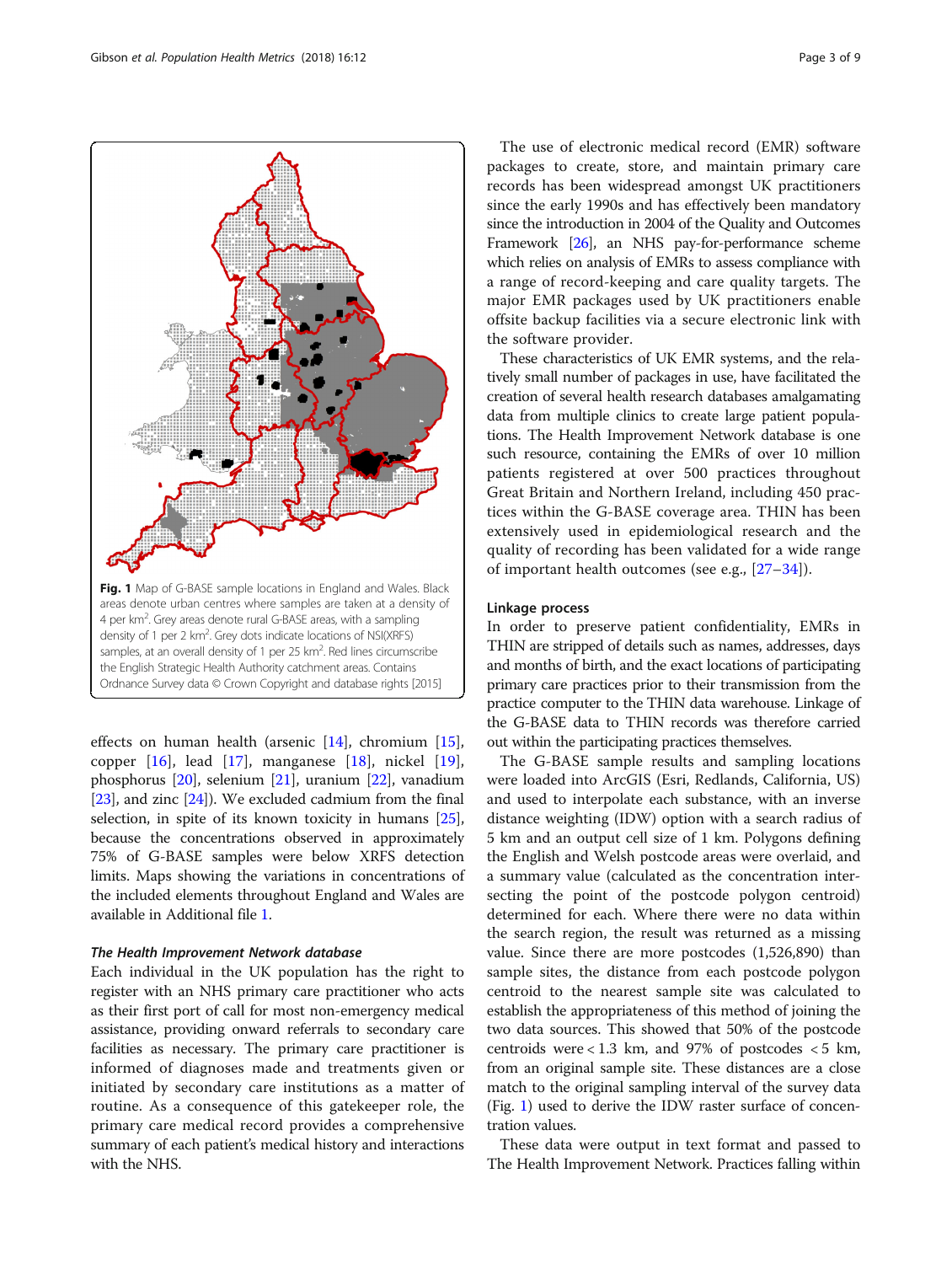the G-BASE coverage area were contacted individually and asked to participate in the linkage exercise. Where consent was given, a copy of the data was uploaded to the practice computer system via a secure electronic link, along with a script to be run by the practice manager. The script searched the G-BASE extract for the postcode of each patient's current (or last known, for deceased or deregistered patients) residential address and, where a match was found, transmitted the patient's unique identification code and the summary soil values (but, to preserve confidentiality, not the postcode) back to THIN. The patient identification codes were then used to link the soil values to the anonymized EMRs in the main THIN database.

#### Validation

Whilst the exact locations of patients and practices in THIN are unknown to us, the database does provide information on the Strategic Health Authority (SHA) to which each practice belongs. We therefore compared the levels of residential exposure experienced by patients registered in THIN with those that would be expected based on known population distributions in each SHA area.

Expected exposure distributions in each SHA were obtained by first estimating the population of each postcode area. The UK Office for National Statistics (ONS) postcode directory, which gives details of the SHA and census output area (OA) into which each postcode falls, was linked to 2011 OA census populations from the UK data service (formerly UKBorders) [\[35\]](#page-8-0). Each postcode within an OA was assumed to contain an equal proportion of the OA population. Where postcodes crossed an OA or SHA border, the postcode was randomly assigned to a single area.

The postcode-specific population estimates were then linked to the postcode-specific soil values obtained previously, and boxplots describing the expected exposure distributions in each SHA area were generated. Comparison boxplots were constructed describing exposures among all THIN patients who were alive and actively registered on the date of the 2011 census.

# Results

#### Practice participation and patient coverage

At the time the data linkage process commenced, THIN contained information from 450 primary care practices in England and Wales. Of these, 395 were active contributors to THIN at the time the linkage commenced, with the remainder having left, merged, or closed at some point prior. 377 (95%) of active practices agreed to participate in the linkage. The participation rate among practices in each SHA area is shown in Table 1. Participation was greatest in the West Midlands and South Central SHAs (both 100%) and lowest in Yorkshire & Humber (78%). The

| Strategic Health<br>Authority | Participating<br>practices | Active<br>practices | Participation rate (%) |
|-------------------------------|----------------------------|---------------------|------------------------|
| <b>Fast Midlands</b>          | 12                         | 13                  | 92                     |
| East of England               | 26                         | 30                  | 87                     |
| London                        | 59                         | 61                  | 97                     |
| North Fast                    | 12                         | 13                  | 92                     |
| North West                    | 52                         | 54                  | 96                     |
| South Central                 | 47                         | 47                  | 100                    |
| South East Coast              | 41                         | 43                  | 95                     |
| South West                    | 45                         | 46                  | 98                     |
| Wales                         | 36                         | 39                  | 92                     |
| West Midlands                 | 40                         | 40                  | 100                    |
| Yorkshire & Humber            | 7                          | 9                   | 78                     |
| Total                         | 377                        | 395                 | 95                     |

Table 1 Number of practices participating in the linkage between The Health Improvement Network database and the Geological Baseline Survey of the Environment, by Strategic Health Authority area

conspicuously low rate in the latter case in fact represents only two refusals, the low percentage being a consequence of the small number of THIN practices in this region.

At the time of the linkage, THIN contained the medical records of 7.1 million patients currently or formerly registered at the 395 actively contributing practices. The average period of prospective computerized data recording (follow-up) was 6.75 years. 6.8 million (96%) of these patients were registered at a practice that agreed to participate in the linkage. 6.3 million patients (93%) from linkage practices lived in a postcode where at least one soil element level could be obtained from G-BASE, and 6.2 million patients (92%) lived in an area where all 15 were available.

Of the patients with no soil measurements following the linkage process, 144,600 lived in a postcode listed in the postcode file uploaded to the practices, but for which there was no G-BASE coverage. For the remainder, the matching process failed entirely, indicating that the affected patients either had no postcode recorded in their medical records, an invalid or out-dated postcode, or a valid postcode not listed in the file uploaded to the practices (possibly because the postcode was newly-created).

Table [2](#page-4-0) shows the matching levels broken down by SHA. The percentages of patients registered at linkage practices were similar to the percentages of practices that participated in the linkage (Table 1) suggesting that there was no marked difference in the sizes of the practices that declined to take part. The matching process was most successful in the East Midlands and the East of England, with 96 and 97% of patients respectively having the complete set of G-BASE measures, and least successful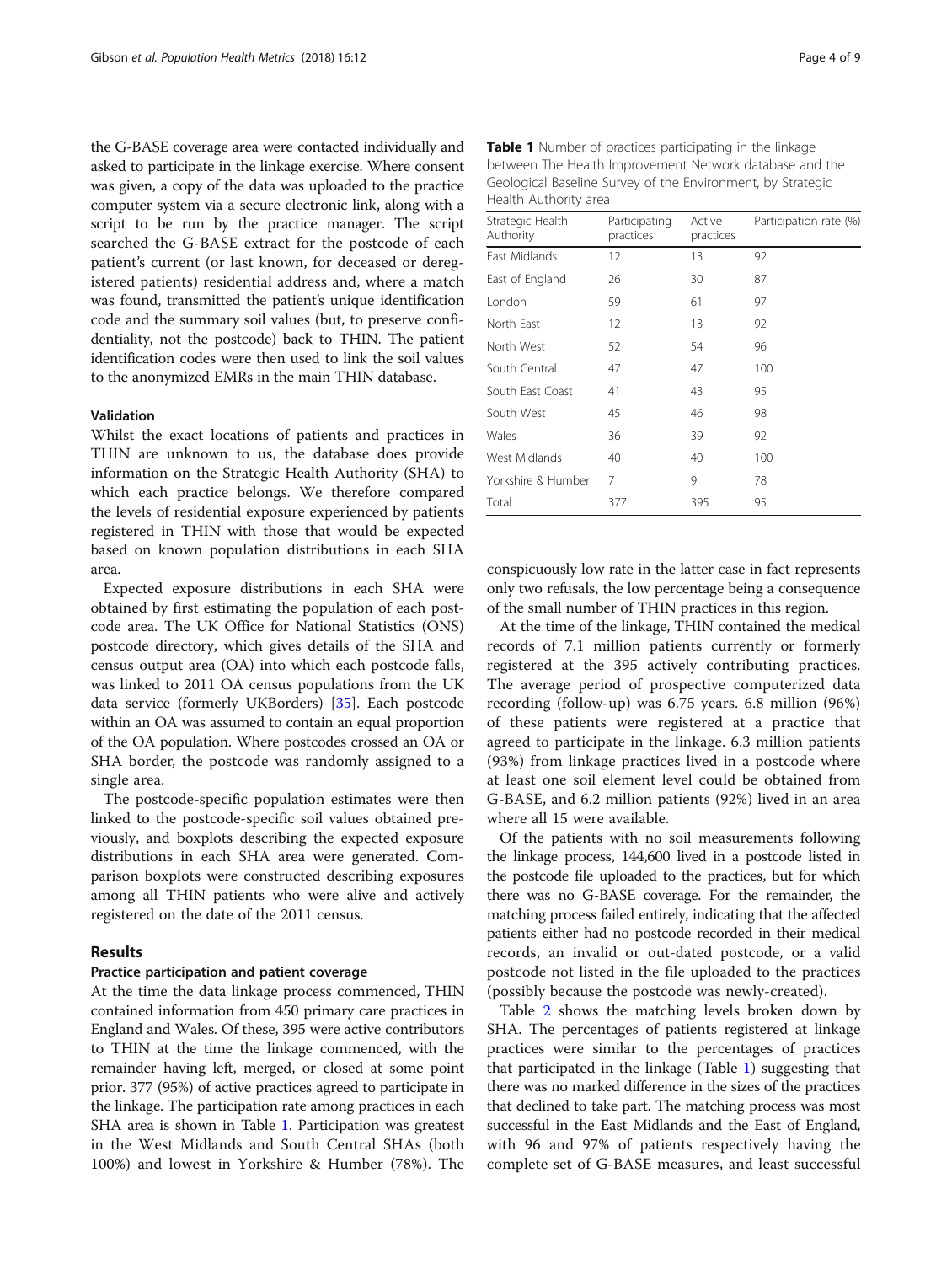| Baseline Survey of the Environment (G-BASE) |                                       |                                               |                                                                           |                                                                            |  |  |
|---------------------------------------------|---------------------------------------|-----------------------------------------------|---------------------------------------------------------------------------|----------------------------------------------------------------------------|--|--|
| Strategic<br>Health Authority               | Total patients at<br>active practices | Patients at linkage<br>practices (% of total) | Patients with partial G-BASE data<br>(% of patients at linkage practices) | Patients with complete G-BASE data<br>(% of patients at linkage practices) |  |  |
| East Midlands                               | 212,395                               | 198,085 (93.3%)                               | 190,681 (96.3%)                                                           | 190,679 (96.3%)                                                            |  |  |
| East of England                             | 574,828                               | 474,517 (82.5%)                               | 462,008 (97.4%)                                                           | 462,005 (97.4%)                                                            |  |  |
| London                                      | 1,208,044                             | 1,190,099 (98.5%)                             | 1,000,246 (84.0%)                                                         | 1,000,232 (84.0%)                                                          |  |  |
| North East                                  | 218,821                               | 208,238 (95.2%)                               | 175,302 (84.2%)                                                           | 175,301 (84.2%)                                                            |  |  |
| North West                                  | 767,722                               | 733,446 (95.5%)                               | 660,898 (90.1%)                                                           | 656,475 (89.5%)                                                            |  |  |
| South Central                               | 1,069,029                             | 1,069,029 (100.0%)                            | 1,040,055 (97.3%)                                                         | 1,035,340 (96.8%)                                                          |  |  |
| South East Coast                            | 873,765                               | 845,650 (96.8%)                               | 804,428 (95.1%)                                                           | 804,367 (95.1%)                                                            |  |  |
| South West                                  | 763,658                               | 752,735 (98.6%)                               | 706,818 (93.9%)                                                           | 706,817 (93.9%)                                                            |  |  |
| Wales                                       | 564,190                               | 503,432 (89.2%)                               | 485,619 (96.5%)                                                           | 451,544 (89.7%)                                                            |  |  |
| West Midlands                               | 716,592                               | 716,592 (100.0%)                              | 662,649 (92.5%)                                                           | 633,347 (88.4%)                                                            |  |  |
| Yorkshire & Humber                          | 168,321                               | 133,559 (79.3%)                               | 131,448 (98.4%)                                                           | 127,256 (95.3%)                                                            |  |  |
| Total                                       | 7,137,365                             | 6,825,382 (95.6%)                             | 6,320,152 (92.6%)                                                         | 6,243,363 (91.5%)                                                          |  |  |

<span id="page-4-0"></span>Table 2 Proportions of all patients ever registered at practices actively contributing data to The Health Improvement for whom partial (at least one element) or complete (all elements) soil measurements were obtained through linkage to the Geochemical

in London and the North East (84% complete in both cases.

The complete THIN database contains the details of all patients for whom an EMR has ever been created at a participating practice, even in cases where the patient died or deregistered some time ago. In order to carry out a like-for-like comparison between soil measurements in THIN and expectations based on the population distribution at the time of the 2011 census, it was necessary to restrict to patients alive and actively registered on this date. Among these patients the matching process was more successful, reflecting the increased likelihood that practitioners will hold a correct, up-to-date postcode for current or recent patients. 3.2 million patients were registered at

actively participating practices. 3.0 million (96%) were registered at a linkage practice. Complete and partial G-BASE measurements were available for 95% (2.9 million) and 96% (2.9 million) of these patients respectively.

Sixty-six thousand three hundred twenty-seven patients lived in an area with no G-BASE coverage and 62,054 patients could not be matched. Table 3 shows the matching levels broken down by SHA. Again, the proportions of patients matched were similar to practice participation rates. The linkage was most successful in the East Midlands and the East of England (almost 100% of patients having complete G-BASE data in both areas), and weakest in the North East (88% complete) and London (89% complete).

Table 3 Proportion of patients alive and registered on the date of the 2011 census at practices actively contributing data to The Health Improvement Network for whom partial (at least one element) or complete (all elements) soil measurements were obtained through linkage to the Geochemical Baseline Survey of the Environment (G-BASE)

| Strategic<br>Health Authority | Total patients at<br>active practices | Patients at linkage<br>practices (% of total) | Patients with partial G-BASE data<br>(% of patients at linkage practices) | Patients with complete G-BASE data<br>(% of patients at linkage practices) |
|-------------------------------|---------------------------------------|-----------------------------------------------|---------------------------------------------------------------------------|----------------------------------------------------------------------------|
| East Midlands                 | 102,970                               | 96,498 (93.7%)                                | 96,448 (99.9%)                                                            | 96,448 (99.9%)                                                             |
| East of England               | 262,070                               | 219,216 (83.6%)                               | 219,038 (99.9%)                                                           | 219,038 (99.9%)                                                            |
| London                        | 443,050                               | 436,073 (98.4%)                               | 388,973 (89.2%)                                                           | 388,970 (89.2%)                                                            |
| North East                    | 105,225                               | 99,672 (94.7%)                                | 87,656 (87.9%)                                                            | 87,656 (87.9%)                                                             |
| North West                    | 375,752                               | 361,339 (96.2%)                               | 335,503 (92.8%)                                                           | 333,132 (92.2%)                                                            |
| South Central                 | 469,322                               | 469,322 (100.0%)                              | 467,804 (99.7%)                                                           | 466,069 (99.3%)                                                            |
| South East Coast              | 388,040                               | 369,537 (95.2%)                               | 362,703 (98.2%)                                                           | 362,676 (98.1%)                                                            |
| South West                    | 357,656                               | 353,201 (98.8%)                               | 337,712 (95.6%)                                                           | 337,711 (95.6%)                                                            |
| Wales                         | 267,513                               | 242,972 (90.8%)                               | 240,679 (99.1%)                                                           | 225,442 (92.8%)                                                            |
| West Midlands                 | 333,920                               | 333,920 (100.0%)                              | 316,876 (94.9%)                                                           | 303,968 (91.0%)                                                            |
| Yorkshire & Humber            | 81,111                                | 63,283 (78.0%)                                | 63,260 (100.0%)                                                           | 61,119 (96.6%)                                                             |
| Total                         | 3,186,629                             | 3,045,033 (95.6%)                             | 2,916,652 (95.8%)                                                         | 2,882,229 (94.7%)                                                          |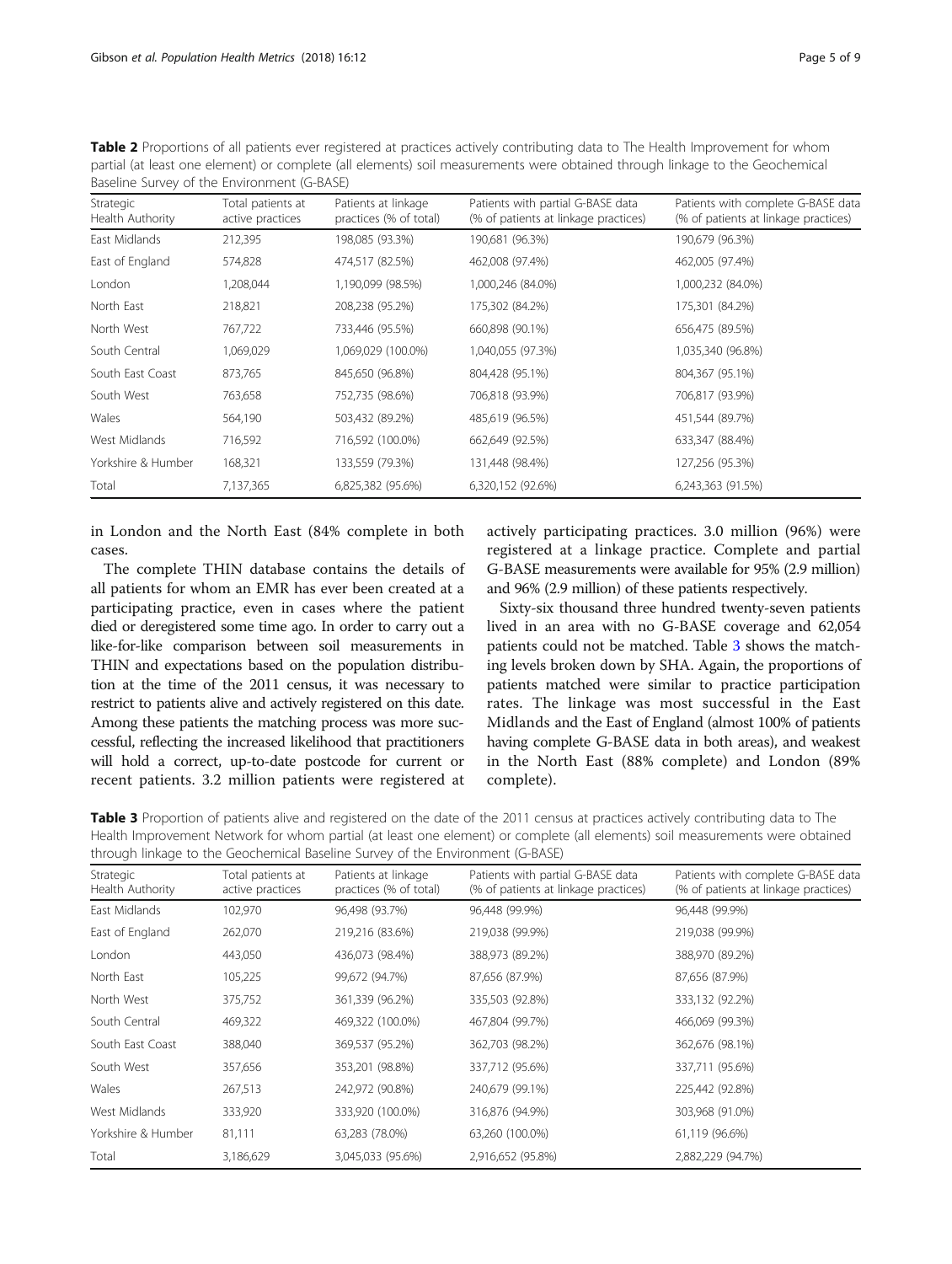# Comparison between the THIN population and the overall population

Additional file [2](#page-7-0) shows the results of the comparison between the observed levels of the linked measurements among the THIN population and those expected among the wider population of England and Wales. Overall, the patterns are very similar, with the most marked differences largely restricted to the Yorkshire & Humber SHA, which has the both smallest number of participating practices and the smallest patient population. In particular, this region exhibits comparatively restricted ranges of exposures to arsenic, chromium, iron, manganese, and phosphorus.

### **Discussion**

# Key findings

By linking, at postcode level, the G-BASE and THIN databases, we were able to obtain residential soil element levels for patients at 95% of English and Welsh practices, with complete geochemical data being available for 92% of patients within those practices. The levels associated with patients in the THIN database are in line with expectations based on the known population distributions in England and Wales, except in areas where there are few THIN practices.

#### Strengths and limitations

To our knowledge, the new linked resource is unique, providing unprecedented population size and statistical power to study the effects of elements in soil on human health. The data provide comprehensive, prospective recording of health outcomes across a population of over 6 million individuals offering, in principle, the potential to study the effects (whether adverse or beneficial) of any soil constituent present in the linked dataset on the risk of any medical condition diagnosed by or reported to primary care practitioners.

The additional health care and lifestyle details recorded in EMRs provide us with the ability to adjust for a wide range of potential confounding factors which may cluster geographically, as do the prior linkages of the THIN database to measures of area-level socioeconomic status, air pollution, and land use. The wide range of soil constituent measures we have linked will permit adjustment for the presence of other elements which may also modify the risk of outcomes of interest, and enable us to assess the extent of effect modification due to the presence of elements which may affect bioavailability (as in the case of iron and arsenic) [\[13](#page-7-0)].

The similarity of the soil constituent exposure levels observed among THIN patients to those that would be expected in the wider population suggests that studies using the linked resource are likely to produce generalizable results. Previous validation studies of the THIN

database indicate that participants are representative of the population at large in terms of a range of sociodemographic measures [[36\]](#page-8-0).

There are a number of limitations that may affect the utility of the linked database in practice. The sampling resolution of the surveys in G-BASE may conceal focal areas of high variability in soil constituents. Local heterogeneity is generally greater in urban areas, but this is superimposed upon systemically increased concentrations associated with the impact of urbanisation for elements such as lead and copper [\[37,](#page-8-0) [38](#page-8-0)]. In urban areas, where the THIN population is concentrated, sampling density is high (4 per km<sup>2</sup>) and work carried out during the completion planning for G-BASE suggests that improvements in estimate precision above the 1 per 2  $km<sup>2</sup>$  level may be relatively small [\[39](#page-8-0)], although this will vary from element to element.

Uncertainties always exist in the interpolation of values between points of measured concentration to make predictions at unsampled locations. We used the inverse distance weighting method as it is a relatively straightforward and widely understood approach that produces estimates primarily determined by the closest available sample site. Point estimates at the postcode centroid (rather than an alternative such as an average of all points within a postcode) were considered sufficient as UK postcode areas are small (especially relative to the distance between sampling sites): in urban areas each typically represents a small section of a street, or even a single large apartment building) and contains an average of 15 (range 1–100) individual mail delivery addresses [[40](#page-8-0)]. More sophisticated techniques (such as those based on machine learning) which incorporate information from additional mapping layers have been shown to improve precision in subsets of the G-BASE data  $[41]$  $[41]$  $[41]$ , however this is an ongoing area of research and such methods have not yet been applied or validated across the full survey area.

We cannot be certain that the presence of raised levels of a contaminant in the soil in the area where each patient lives directly translates into increased exposure among those patients; where patients work a long distance from home, consume little locally-produced produce, seldom engage in outdoor activities such as sports or gardening, or live in focal areas of severe contamination, the true exposure level may be markedly different. The presence of a substantial number of such individuals in the THIN population would tend to introduce random error. This would typically manifest as a null bias, so whilst it is unlikely to lead to the false identification of an increased risk, the magnitude of a true risk might be underestimated. The large size of the THIN population (and concomitant statistical power) will reduce the impact of such bias on our ability to detect raised risks, even in cases where we are unable to accurately quantify them.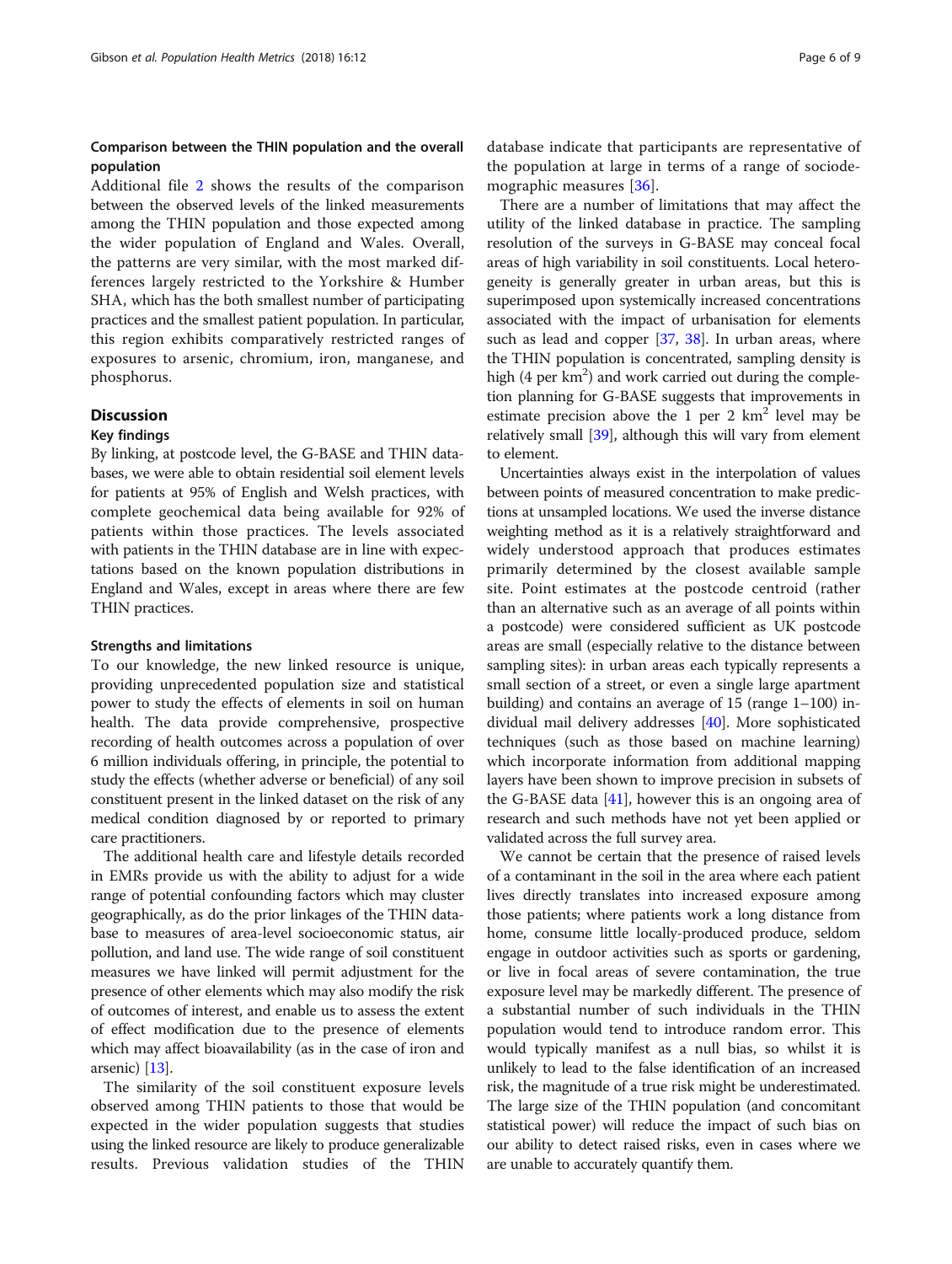<span id="page-6-0"></span>The participation rate among practices in the Yorkshire and Humber SHA was low, which may restrict our ability to draw inferences about the risks experienced by patients in this area. In addition, there is a known bias towards arable land within the NSI(XRFS) sample collection areas (the survey was initially carried out to help assess agricultural potential). This issue primarily affects West Wales, where known examples of industrial land contamination are not detectable in the NSI(XRFS) dataset [[37,](#page-8-0) [42](#page-8-0)]. We are unable to distinguish between different compound forms of the elements included in the linkage, which may be problematic where toxicity or effects on bioavailability differ [[43\]](#page-8-0). For example, different forms of iron are known to differentially affect the bioavailability of arsenic in soils  $[13]$  $[13]$ . It is likely, however, to be possible to at least partially adjust for this at area level; whilst we do not know the exact locations of patients or practices in the linked dataset, we do know to which Strategic Health Authority area each practice belongs, and the ratios between ironstones and other mineral forms of iron differ substantially between these areas [[44](#page-8-0)].

Whilst the THIN data are longitudinal, the G-BASE data are (although collected over an extended period) effectively cross-sectional, and the linkage has been carried out at a single point in time. The exposure levels assigned to each individual may not, therefore, be representative over the entire duration of follow-up. Previous research suggests that levels of most of the soil constituents included in the linkage are driven by (generally slow) geological processes and that levels are relatively stable over time, except in areas and for elements where there are significant ongoing inputs from industrial or agricultural activities [\[45\]](#page-8-0).

The linked measures are unlikely to accurately reflect long-term exposure for patients who have only been registered for a short time, however it should be possible to address this issue by carrying out sensitivity analyses restricted to patients who have been continuously registered for an extended period. In addition, THIN is updated quarterly, so the duration of follow-up available for the patients included in the linkage will increase over time. Movement of patients away from (and registration of new participants into) participating practices will, over time, reduce the proportion of patients for whom soil measures are available, requiring the linkage to be repeated. The patients who leave the database will be more likely to be those who are in highly mobile sociodemographic groups, somewhat reducing the demographic representativeness of the linked population, but at the same time preferentially removing those for whom point estimates of exposure are least likely to reflect lifetime exposure.

When linking geospatial and medical datasets there is, in each case, a need to make compromises in order to preserve patient confidentiality. The THIN/G-BASE linkage demonstrates a viable approach that provides high quality, individual-level data on a very large number of patients at the cost of limiting our knowledge of patient locations and the number of geochemical variables we were able to link (to avoid producing unique combinations which would make postcodes and patients readily identifiable). It is unlikely that linkages providing spatial information in sufficient detail for risk mapping and GIS analysis, or that incorporate richer information about soils (e.g., more constituents, or details of other soil characteristics that may influence exposure or bioavailability) would receive ethical approval in most jurisdictions unless either explicit patient consent was obtained (limiting the feasibility of assembling a large research population), or summary data on population health was used in place of individual patient records. This situation may improve in the near future, however, as emerging techniques for secure multi-party statistical analysis [[46\]](#page-8-0) may enable multiple data-holders to carry out rich joint analyses without explicitly linking or sharing their datasets with one another and creating confidentiality concerns in the process.

#### Arrangements for access

Given the wide potential scope for studies using the linked database, it is our hope that external researchers will make use of it in their research and we have put in place a process to enable wider access. Both the THIN and G-BASE components of the linked data are subject to licensing restrictions, and ethical approval is required from the THIN Scientific Research Committee before data extracts can be made available. Parties interested in obtaining data for research projects should contact IQVIA ([https://](https://www.iqvia.com/locations/uk-and-ireland/thin) [www.iqvia.com/locations/uk-and-ireland/thin\)](https://www.iqvia.com/locations/uk-and-ireland/thin) in the first instance.

#### Conclusions

The linkage of millions of primary care electronic medical records of patients throughout England and Wales to individual-level estimates of residential soil element exposure opens new avenues for research in environmental public health, providing a cohort with considerable statistical power to investigate even minor effects across an extremely wide range of health outcomes. Our findings suggest that, with appropriate adjustment, results should be generalizable to and representative of the wider English and Welsh population.

# Additional files

[Additional file 1:](https://doi.org/10.1186/s12963-018-0168-2) Maps of soil element levels by United Kingdom Strategic Health Authority area. Contains Ordnance Survey data © Crown Copyright and database rights [2015]. (DOCX 33519 kb)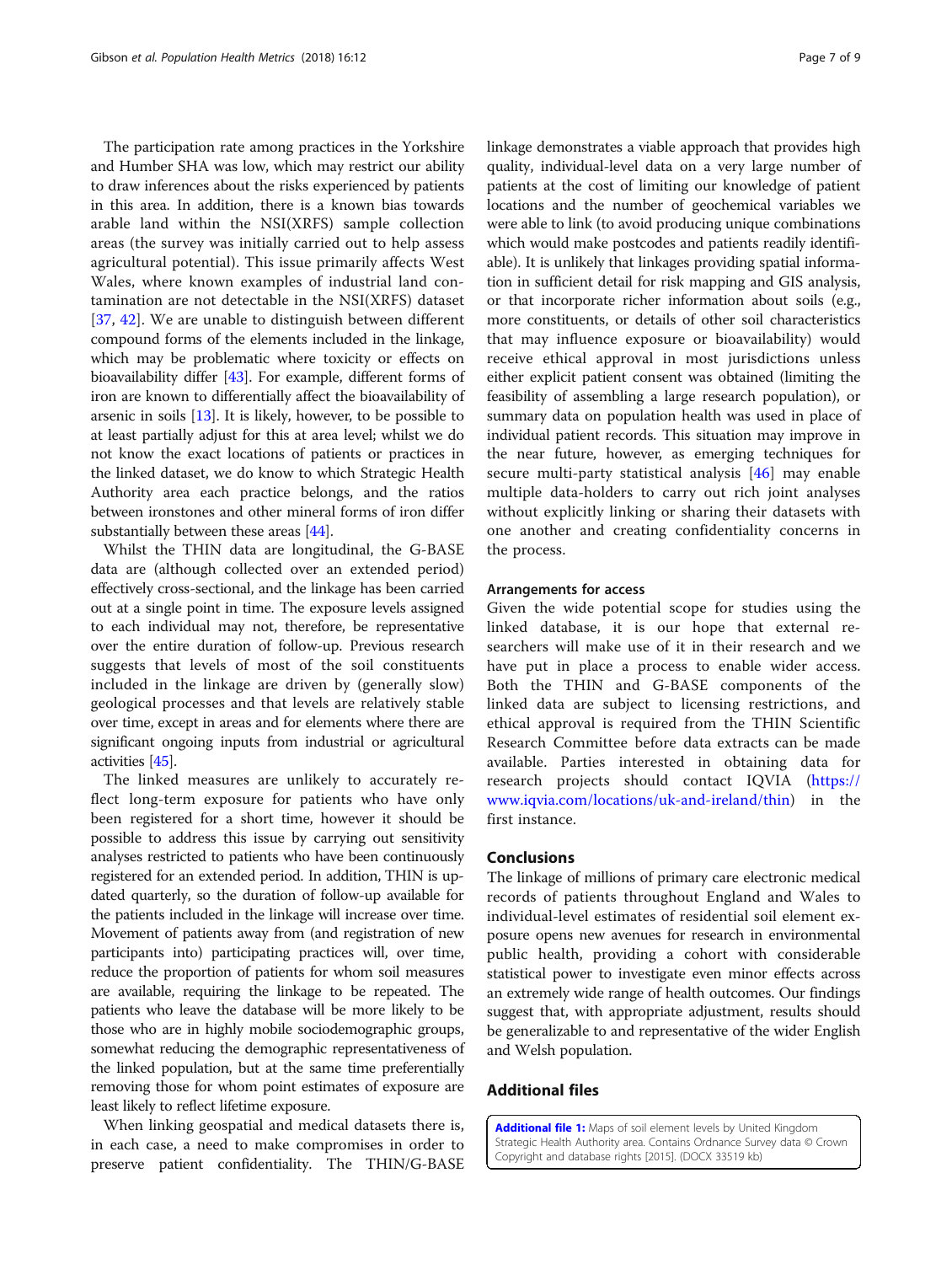<span id="page-7-0"></span>[Additional file 2:](https://doi.org/10.1186/s12963-018-0168-2) Observed range of concentrations of 15 linked constituent elements in the residential soils of patients enrolled in The Health Improvement Network database on the date of the 2011 UK census, by Strategic Health Authority, and comparison with the expected range of concentrations in the residential soils of the entire Strategic Health Authority populations, estimated using 2011 Census population distributions. Boxes indicate interquartile ranges, midlines indicate median values and whiskers are drawn to the upper and lower adjacent values. (PDF 87 kb)

#### Abbreviations

BGS: The British Geological Survey, United Kingdom; EMR: Electronic medical record; G-BASE: The British Geological Survey systematic national Geochemical Baseline Survey of the Environment; NHS: The United Kingdom National Health Service; NSI (XRFS): The National Soil Inventory X-Ray fluorescence spectrometry sample set; OA: United Kingdom census 2011 output area; SHA: (English) Strategic Health Authority; THIN: The Health Improvement Network database; UK: The United Kingdom of Great Britain and Northern Ireland; XRFS: X-ray fluorescence spectrometry

#### Funding

The cost of linking the THIN database to GBASE was supported by an internal grant from the School of Health Sciences, University of Nottingham. The British Geological Survey is part of the UK Natural Environment Research Council.

#### Availability of data and materials

THIN-GBASE linked database: The data that support the findings of this study are available from IQVIA but restrictions apply to the availability of these data, which were used under license for the current study, and so are not publicly available. Data are however available from the authors upon reasonable request and with permission of IQVIA. [https://www.iqvia.com/](https://www.iqvia.com/locations/uk-and-ireland/thin) [locations/uk-and-ireland/thin.](https://www.iqvia.com/locations/uk-and-ireland/thin)

ONS Postcode Directory: The data that support the findings of this study are available from the UK National Statistics Geoportal at [http://](http://geoportal.statistics.gov.uk/datasets?q=ONS%20Postcode%20Directory%20(ONSPD)&sort=name) [geoportal.statistics.gov.uk/](http://geoportal.statistics.gov.uk/datasets?q=ONS%20Postcode%20Directory%20(ONSPD)&sort=name)

[datasets?q=ONS%20Postcode%20Directory%20\(ONSPD\)&sort=name](http://geoportal.statistics.gov.uk/datasets?q=ONS%20Postcode%20Directory%20(ONSPD)&sort=name) 2011 census populations: The data that support the findings of this study are publicly available from the UK Office for National Statistics: [http://](http://www.nomisweb.co.uk/output/census/2011/ks101ew_2011_oa.zip) [www.nomisweb.co.uk/output/census/2011/ks101ew\\_2011\\_oa.zip](http://www.nomisweb.co.uk/output/census/2011/ks101ew_2011_oa.zip)

#### Authors' contributions

All authors contributed to the design of the study. LA carried out the data management work to prepare GBASE data for linkage to THIN. JG coordinated the linkage between THIN and GBASE data, carried out the validation analyses, and drafted the manuscript. All authors contributed to the interpretation of the results and revising the manuscript for intellectual content. All authors read and approved the final manuscript.

#### Ethics approval and consent to participate

The collection of data for The Health Improvement Network database (THIN) was approved by the South West Research Ethics Committee (reference number 07/H1102/103). Separate REC approval is not required for postcode linkages to geographic data sources. The linkage between THIN and the Geochemical Baseline Survey of the Environment was internally approved by IQVIA (the providers of the THIN database) and the British Geological Survey.

#### Consent for publication

Not applicable

#### Competing interests

The authors declare that they have no competing interests.

### Publisher's Note

Springer Nature remains neutral with regard to jurisdictional claims in published maps and institutional affiliations.

#### Author details

<sup>1</sup> Division of Epidemiology & Public Health, School of Medicine, University of Nottingham, Clinical Sciences Building Phase II, City Hospital, Hucknall Road, Nottingham NG5 1PB, UK. <sup>2</sup>Centre for Environmental Geochemistry, British

Geological Survey, Nicker Hill, Keyworth, Nottingham NG12 5GG, UK. <sup>3</sup> Environmental Geochemistry Baselines Group, British Geological Survey, Nicker Hill, Keyworth, Nottingham NG12 5GG, UK. <sup>4</sup>Centre for Evidence Based Health Care, School of Health Sciences, University of Nottingham, Queen's Medical Centre, Nottingham NG7 2HA, UK.

#### Received: 21 July 2016 Accepted: 19 June 2018 Published online: 16 July 2018

#### References

- Davis S, Mirick DK. Soil ingestion in children and adults in the same family. J Expo Sci Environ Epidemiol. 2006;16:63–75. [https://doi.org/10.1038/sj.jea.7500438.](https://doi.org/10.1038/sj.jea.7500438)
- 2. Cooksey C. Health concerns of heavy metals and metalloids. Sci Prog. 2012; 95:73–88. [https://doi.org/10.3184/003685012X13286247093244.](https://doi.org/10.3184/003685012X13286247093244)
- 3. Hosford M. Human health toxicological assessment of contaminants in soil: using science to create a better place. Bristol: Environment Agency; 2008.
- 4. Harpe SE. Using secondary data sources for pharmacoepidemiology and outcomes research. Pharmacotherapy. 2009;29:138–53. [https://doi.org/10.](https://doi.org/10.1592/phco.29.2.138) [1592/phco.29.2.138](https://doi.org/10.1592/phco.29.2.138).
- 5. Mathur R, Bhaskaran K, Chaturvedi N, Leon DA, vanStaa T, Grundy E, et al. Completeness and usability of ethnicity data in UK-based primary care and hospital databases. J Public Health. 2013:fdt116. <https://doi.org/10.1093/pubmed/fdt116>.
- 6. Sharma A, Lewis S, Szatkowski L. Insights into social disparities in smoking prevalence using mosaic, a novel measure of socioeconomic status: an analysis using a large primary care dataset. BMC Public Health. 2010;10:755. [https://doi.org/10.1186/1471-2458-10-755.](https://doi.org/10.1186/1471-2458-10-755)
- 7. Fordyce FM, Brown SE, Ander EL, Rawlins BG, O'Donnell KE, Lister TR, et al. GSUE: urban geochemical mapping in Great Britain. Geochem Explor Environ Anal. 2005;5:325–36.
- 8. Johnson CC, Breward N, Ander EL, Ault L. G-BASE: baseline geochemical mapping of Great Britain and Northern Ireland. Geochem Explor Environ Anal. 2005;5:347–57. <https://doi.org/10.1144/1467-7873/05-070>.
- 9. Flight DMA, Scheib AJ. Soil geochemical baselines in UK urban centres: the G-BASE project. Mapping the chemical environment of urban areas. Oxford: Wiley; 2011. p. 186–206. Available: <https://doi.org/10.1002/9780470670071.ch13>
- 10. Loveland PJ, McGrath SP, editors. The soil geochemical atlas of England and Wales. Glasgow: Blackie Academic & Professional; 1992.
- 11. Rawlins BG, McGrath SP, Scheib AJ, Breward N, Cave M, Lister TR, et al. The advanced soil geochemical atlas of England and Wales [Internet]. British Geological Survey: Nottingham; 2012. Available: [http://resources.bgs.ac.uk/](http://resources.bgs.ac.uk/ebooks/AdvancedSoilGeochemicalAtlasEbook/pubData/source/Advanced%20Soil%20Geochemical%20Atlas%20of%20England%20and%20Wales.pdf) [ebooks/AdvancedSoilGeochemicalAtlasEbook/pubData/source/Advanced%](http://resources.bgs.ac.uk/ebooks/AdvancedSoilGeochemicalAtlasEbook/pubData/source/Advanced%20Soil%20Geochemical%20Atlas%20of%20England%20and%20Wales.pdf) [20Soil%20Geochemical%20Atlas%20of%20England%20and%20Wales.pdf](http://resources.bgs.ac.uk/ebooks/AdvancedSoilGeochemicalAtlasEbook/pubData/source/Advanced%20Soil%20Geochemical%20Atlas%20of%20England%20and%20Wales.pdf).
- 12. Ingham MN, Vrebos BAR, Gilfrich JV. High productivity geochemical XRF analysis. advances in x-ray analysis: proceedings of the annual conference on application of X-ray analysis / edited by William M Mueller and Marie Fay; sponsored by University of Denver, Denver Research Institute; 1994. p. 717–24.
- 13. Hartley W, Edwards R, Lepp NW. Arsenic and heavy metal mobility in iron oxide-amended contaminated soils as evaluated by short- and long-term leaching tests. Environ Pollut. 2004;131:495–504. [https://doi.org/10.1016/j.](https://doi.org/10.1016/j.envpol.2004.02.017) [envpol.2004.02.017](https://doi.org/10.1016/j.envpol.2004.02.017).
- 14. Argos M, Ahsan H, Graziano JH. Arsenic and human health: epidemiologic progress and public health implications. Rev Environ Health. 2012;27:191–5. <https://doi.org/10.1515/reveh-2012-0021>.
- 15. Barceloux DG. Chromium. J Toxicol Clin Toxicol. 1999;37:173–94.
- 16. Barceloux DG. Copper. J Toxicol Clin Toxicol. 1999;37:217–30.
- 17. Tong S, von Schirnding YE, Prapamontol T. Environmental lead exposure: a public health problem of global dimensions. Bull World Health Organ. 2000; 78:1068–77.
- 18. Barceloux DG. Manganese. J Toxicol Clin Toxicol. 1999;37:293–307.
- 19. Barceloux DG. Nickel. J Toxicol Clin Toxicol. 1999;37:239–58.
- 20. Takeda E, Yamamoto H, Yamanaka-Okumura H, Taketani Y. Dietary phosphorus in bone health and quality of life. Nutr Rev. 2012;70:311–21. <https://doi.org/10.1111/j.1753-4887.2012.00473.x>.
- 21. Barceloux DG. Selenium. J Toxicol Clin Toxicol. 1999;37:145–72.
- 22. Brugge D, Buchner V. Health effects of uranium: new research findings. Rev Environ Health. 2011;26:231–49.
- 23. Barceloux DG. Vanadium. J Toxicol Clin Toxicol. 1999;37:265–78.
- 24. Barceloux DG. Zinc. J Toxicol Clin Toxicol. 1999;37:279–92.
- 25. Kah M, Levy L, Brown C. Potential for effects of land contamination on human health. 1.The case of cadmium. J Toxicol Environ Health B Crit Rev. 2012;15:348–63. [https://doi.org/10.1080/10937404.2012.705107.](https://doi.org/10.1080/10937404.2012.705107)